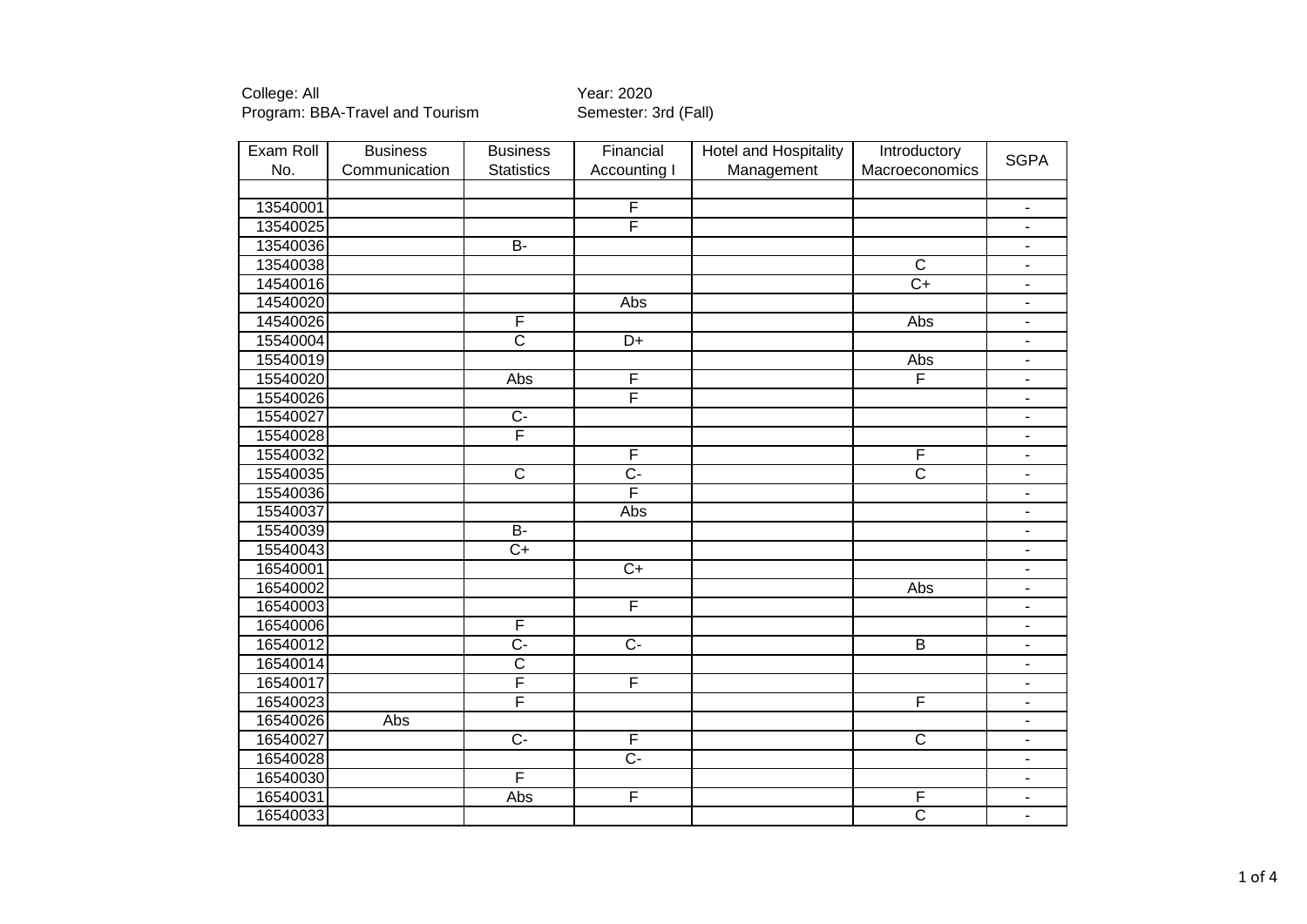| Exam Roll | <b>Business</b>         | <b>Business</b>         | Financial               | <b>Hotel and Hospitality</b> | Introductory    | <b>SGPA</b>              |
|-----------|-------------------------|-------------------------|-------------------------|------------------------------|-----------------|--------------------------|
| No.       | Communication           | <b>Statistics</b>       | Accounting I            | Management                   | Macroeconomics  |                          |
|           |                         |                         |                         |                              |                 |                          |
| 16540038  |                         |                         |                         |                              | $\overline{C}$  | $\blacksquare$           |
| 16540039  |                         | $\overline{C}$          |                         |                              |                 | $\overline{\phantom{a}}$ |
| 16540041  | Abs                     |                         | Abs                     |                              |                 | $\blacksquare$           |
| 17540001  |                         |                         |                         | Abs                          |                 | ÷,                       |
| 17540005  | $\overline{C}$          | <b>NQ</b>               |                         |                              |                 | $\overline{\phantom{0}}$ |
| 17540012  | $\overline{C}$ -        |                         |                         |                              | F               | $\overline{\phantom{0}}$ |
| 17540014  |                         | F                       | $\overline{\mathsf{F}}$ |                              |                 | $\overline{\phantom{a}}$ |
| 17540017  |                         |                         |                         |                              | Abs             | $\overline{\phantom{a}}$ |
| 17540038  |                         | $\overline{\text{NQ}}$  |                         |                              | F               | $\blacksquare$           |
| 17540040  | Abs                     |                         | $\overline{Abs}$        |                              |                 | $\overline{\phantom{0}}$ |
| 18540001  |                         | F                       |                         |                              |                 | L.                       |
| 18540003  |                         | $\overline{C+}$         |                         |                              |                 |                          |
| 18540007  |                         |                         | $C+$                    |                              |                 | $\overline{\phantom{a}}$ |
| 18540008  |                         |                         | $\overline{C}$          |                              |                 | $\overline{\phantom{a}}$ |
| 18540009  |                         |                         | F                       |                              |                 | $\overline{\phantom{a}}$ |
| 18540013  |                         |                         | F                       |                              |                 | $\overline{\phantom{a}}$ |
| 18540017  |                         |                         |                         |                              | $\overline{D+}$ | $\overline{\phantom{a}}$ |
| 18540020  |                         |                         |                         | F                            |                 | $\blacksquare$           |
| 18540023  |                         | $\overline{C}$          | F                       |                              | $B -$           | $\blacksquare$           |
| 18540025  |                         |                         | F                       |                              |                 | $\overline{\phantom{0}}$ |
| 18540027  |                         |                         | $\overline{C}$          |                              |                 | $\overline{\phantom{0}}$ |
| 18540029  |                         |                         |                         | $\overline{Abs}$             |                 | $\overline{\phantom{a}}$ |
| 18540031  |                         | $\overline{C}$          |                         |                              |                 | $\overline{\phantom{0}}$ |
| 18540035  |                         |                         | $\overline{\mathsf{F}}$ |                              | $\overline{D+}$ | $\overline{\phantom{a}}$ |
| 18540040  |                         |                         |                         | NQ                           |                 | $\frac{1}{2}$            |
| 18540043  |                         |                         |                         |                              | Abs             | L.                       |
| 18540045  |                         |                         |                         |                              | F               | $\overline{\phantom{0}}$ |
| 18540055  |                         |                         | F                       |                              |                 | $\blacksquare$           |
| 18540058  |                         |                         |                         |                              | $\overline{D+}$ | $\overline{\phantom{a}}$ |
| 18540060  |                         |                         | NQ                      |                              |                 | $\frac{1}{2}$            |
| 18540069  |                         |                         | Abs                     |                              |                 | $\overline{\phantom{a}}$ |
| 18540072  |                         | F                       |                         |                              |                 | $\overline{\phantom{a}}$ |
| 19540001  | $\overline{\mathsf{C}}$ | $\overline{\mathsf{F}}$ | F                       | $\overline{B}$               | F               | $\overline{\phantom{a}}$ |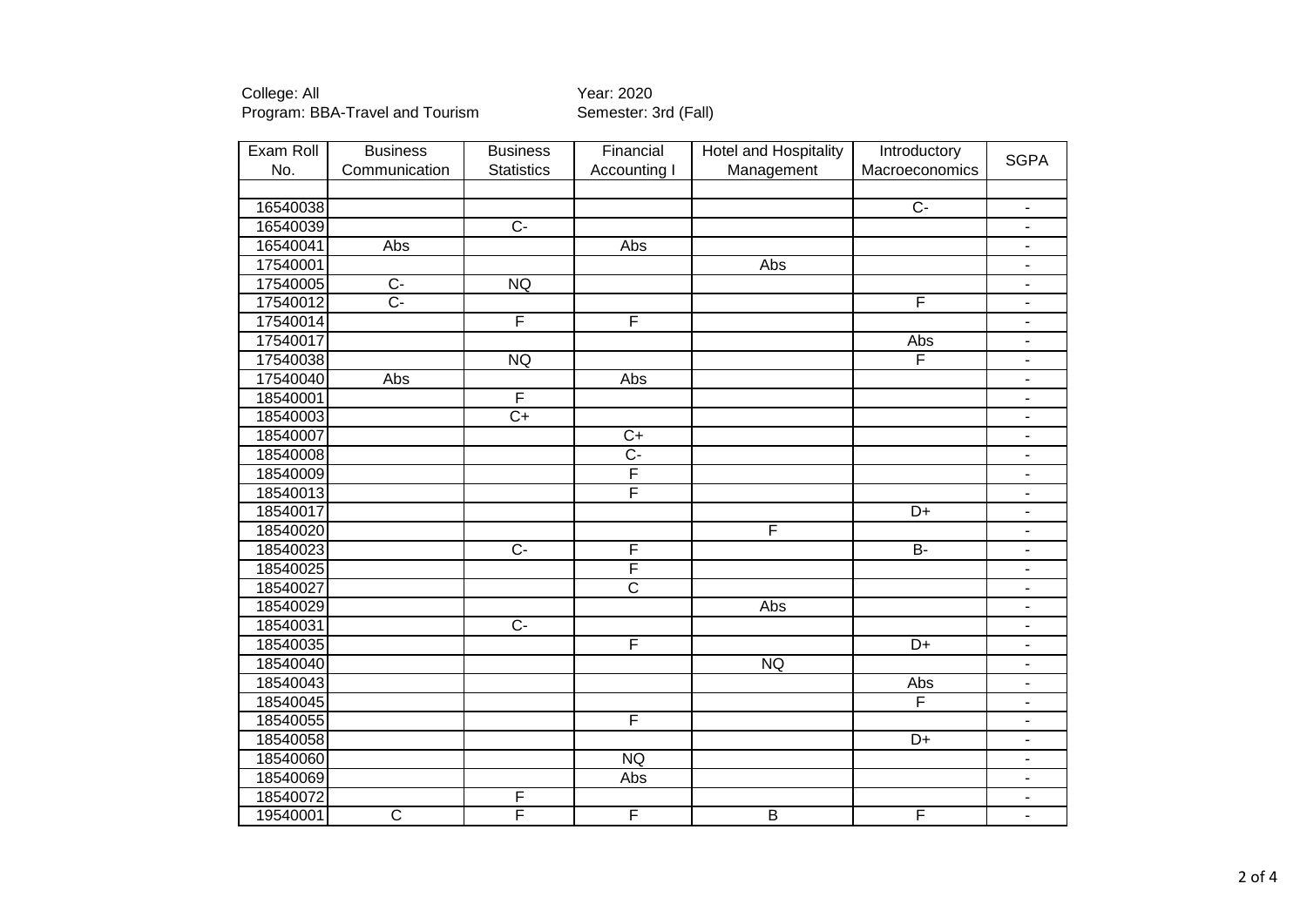| Exam Roll | <b>Business</b>           | <b>Business</b>       | Financial               | Hotel and Hospitality | Introductory            | <b>SGPA</b>              |
|-----------|---------------------------|-----------------------|-------------------------|-----------------------|-------------------------|--------------------------|
| No.       | Communication             | <b>Statistics</b>     | Accounting I            | Management            | Macroeconomics          |                          |
|           |                           |                       |                         |                       |                         |                          |
| 19540002  | A-                        | $\mathsf C$           | F                       | $B+$                  | $\overline{C+}$         | $\overline{\phantom{a}}$ |
| 19540004  | $\overline{B}$            | $\overline{B}$        | $\overline{B}$          | A-                    | $\overline{\mathsf{B}}$ | 3.08                     |
| 19540005  | $\overline{C}$            | Abs                   | $\overline{\mathsf{F}}$ | $\overline{C}$        | F                       |                          |
| 19540006  | $A -$                     | <b>B-</b>             | $C -$                   | A                     | $C+$                    | 2.88                     |
| 19540007  | $\overline{\text{c}}$     | F                     | F                       | $\overline{C+}$       | F                       | $\overline{\phantom{0}}$ |
| 19540008  | $\overline{C}$            | $\overline{\text{c}}$ | $\overline{B}$          | $\overline{\text{c}}$ | F                       | $\blacksquare$           |
| 19540010  | $\overline{B}$            | $\overline{B+}$       | $\overline{A}$ -        | $\overline{A}$ -      | $\overline{A}$          | 3.54                     |
| 19540011  | $\overline{B+}$           | Abs                   | $\overline{\text{c}}$   | $\overline{B+}$       | F                       |                          |
| 19540012  | $\overline{C}$            | F                     | $\overline{\text{c}}$   | A                     | $\overline{\mathsf{B}}$ | $\overline{\phantom{0}}$ |
| 19540013  | F                         | F                     | F                       | F                     | $\overline{C}$ -        | $\overline{\phantom{0}}$ |
| 19540014  | $\overline{B}$            | F                     | F                       | $\overline{C+}$       | $\overline{C+}$         | -                        |
| 19540015  | $\boldsymbol{\mathsf{A}}$ | F                     | $\overline{\text{c}}$   | A                     | A-                      | $\blacksquare$           |
| 19540016  | $\overline{C+}$           | <b>NQ</b>             | <b>NQ</b>               | $\overline{C+}$       | $\overline{C+}$         | $\overline{\phantom{a}}$ |
| 19540017  | $\overline{\text{c}}$     | F                     | F                       | $\overline{\text{c}}$ | $\overline{C+}$         | $\overline{\phantom{a}}$ |
| 19540018  | $\overline{C}$ -          | F                     | F                       | $\overline{B}$        | $\overline{B}$          | $\blacksquare$           |
| 19540019  | F                         | <b>NQ</b>             | <b>NQ</b>               | F                     | F                       | $\overline{\phantom{a}}$ |
| 19540020  | F                         | Abs                   | F                       | F                     | F                       | $\overline{\phantom{a}}$ |
| 19540022  | $\overline{B}$            | <b>NQ</b>             | <b>NQ</b>               | $\overline{C}$        | $\overline{B}$          | $\overline{\phantom{0}}$ |
| 19540023  | B                         | F                     | F                       | Abs                   | $\overline{\mathsf{B}}$ | $\overline{\phantom{0}}$ |
| 19540024  | B-                        | F                     | F                       | $\overline{C+}$       | $\overline{A}$ -        | $\overline{\phantom{0}}$ |
| 19540025  | <b>B-</b>                 | Abs                   | $\overline{\mathsf{F}}$ | $C+$                  | $\overline{\text{c}}$   | $\overline{\phantom{0}}$ |
| 19540026  | $\overline{B}$            | F                     | F                       | $\overline{C+}$       | $\overline{C+}$         |                          |
| 19540028  | $\overline{C}$            | F                     | F                       | $\overline{B}$        | B-                      | -                        |
| 19540029  | $\overline{B}$            | F                     | F                       | $\overline{B}$        | $\overline{\mathsf{B}}$ | $\overline{\phantom{0}}$ |
| 19540030  | <b>NQ</b>                 | <b>NQ</b>             | <b>NQ</b>               | Abs                   | <b>NQ</b>               | -                        |
| 19540031  | <b>NQ</b>                 | <b>NQ</b>             | <b>NQ</b>               | Abs                   | <b>NQ</b>               | -                        |
| 19540032  | <b>B-</b>                 | F                     | F                       | $B+$                  | $\overline{B}$          | $\overline{\phantom{a}}$ |
| 19540033  | $\overline{C}$ -          | NQ                    | <b>NQ</b>               | $\overline{\text{c}}$ | $\overline{C+}$         | $\blacksquare$           |
| 19540034  | $\overline{B+}$           | $C+$                  | $\overline{C}$          | $\overline{A}$        | $\overline{C}$          | 2.72                     |
| 19540035  | $\overline{C}$            | F                     | F                       | $\overline{\text{c}}$ | $\overline{C+}$         |                          |
| 19540036  | A-                        | $\overline{B}$        | $B -$                   | $\overline{A}$        | $\overline{A}$          | 3.36                     |
| 19540037  | <b>NQ</b>                 | <b>NQ</b>             | Abs                     | Abs                   | Abs                     |                          |
| 19540038  | Abs                       | F                     | Abs                     | Abs                   | Abs                     | $\blacksquare$           |